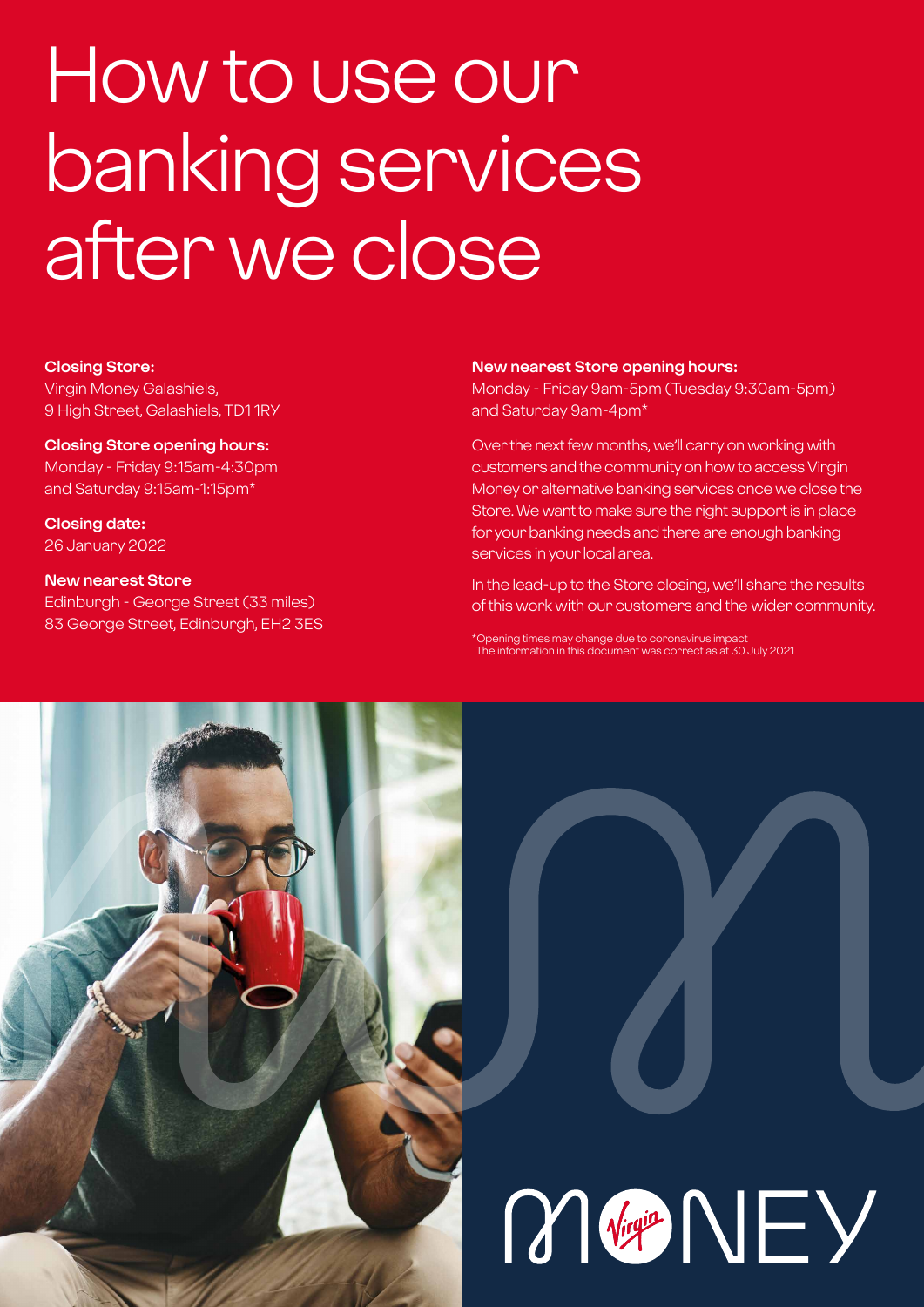## Understanding the impact of closing this Store

## **Background**

More and more customers are taking advantage of our digital services and only visiting Stores when they want to discuss a significant life event. Between April 2019 and July 2021 we've seen digital registrations increase from 48.7% to 57.6% across our personal customers, and daily internet banking and mobile app logins are up 66%.

It's important to balance investment in digital services with making sure our Store network continues to meet the needs of our customers. This means that we've made the difficult decision to close a number of Stores, including Galashiels.

This decision has been reached after considerable thought and analysis which includes input from local management.

Our Stores will continue to be a really important part of what we do and we've recently refreshed and revitalised them now that we're one Virgin Money brand.

We've signed up to the UK Finance Access to Banking Standard and follow this for all Store closures: **[www.lendingstandardsboard.org.uk/wp-content/](http://www.lendingstandardsboard.org.uk/wp-content/uploads/2017/07/Access_to_Banking_Standard.pdf) [uploads/2017/07/Access\\_to\\_Banking\\_Standard.pdf](http://www.lendingstandardsboard.org.uk/wp-content/uploads/2017/07/Access_to_Banking_Standard.pdf)**. On 21 September 2020, the Financial Conduct Authority (FCA) introduced new standards which we'll also follow. More info can be found at **[www.fca.org.uk/publication/finalised](http://www.fca.org.uk/publication/finalised-guidance/fg20-03.pdf)[guidance/fg20-03.pdf](http://www.fca.org.uk/publication/finalised-guidance/fg20-03.pdf)**

## Considerations

In trying to decide whether to close a Store, we look at a lot of different things.

As well as how often a Store is used, we look at how local customers – including potentially vulnerable groups and business customers – will be able to carry on using banking services after the Store closes.

- > Number of customers using the Store
- > Number of other Stores we have in the area
- > Distance to nearest Store
- > Change in number of transactions in Store
- > Change in customer use of Store
- > Current lease on Store
- > ATM availability
- > Access to other banks in the area
- > Banking services at the local Post Office\*\*
- > Public transport to other Stores
- > Other ways to bank (e.g. mobile, internet and phone)
- \*\*Business customers will be charged their agreed tariff for transactions, except Change Giving where the costs are recharged monthly in arrears.

Our decision to close Galashiels Store was influenced by the following:

- > We continue to see an increase in mobile use and customers signing up for digital services.
- > Should a customer wish to use a Store for general advice or to discuss a product, Edinburgh - George Street Store is 33 miles away and there are a further 3 Stores within 64 miles.
- > There are other ATMs in the area that are free to use.
- > Our mobile, internet and telephone banking facilities allow customers to do most day-to-day tasks, like balance checks, viewing transactions, transferring money between accounts, paying bills and cancelling / amending regular payments. Customers can even pay in a cheque on the go.
- > Customers are also able to use our mobile app to make external payments in a number of different ways and we're continuing to make our digital banking services bigger and better.
- > The local full service Post Office is located nearby on 29- 33 Channel Street and provides personal and business customers with an alternative way to do their day-to-day banking transactions, such as cash withdrawals and paying in cash and cheques.
- > Customers can get all the information about our products and services, or raise any concerns by calling us on **0800 121 7365**. Our opening times are 7am to 9pm Monday to Saturday and 10am to 5pm on Sundays.
- > All our Stores offer an identical service, with good accessibility.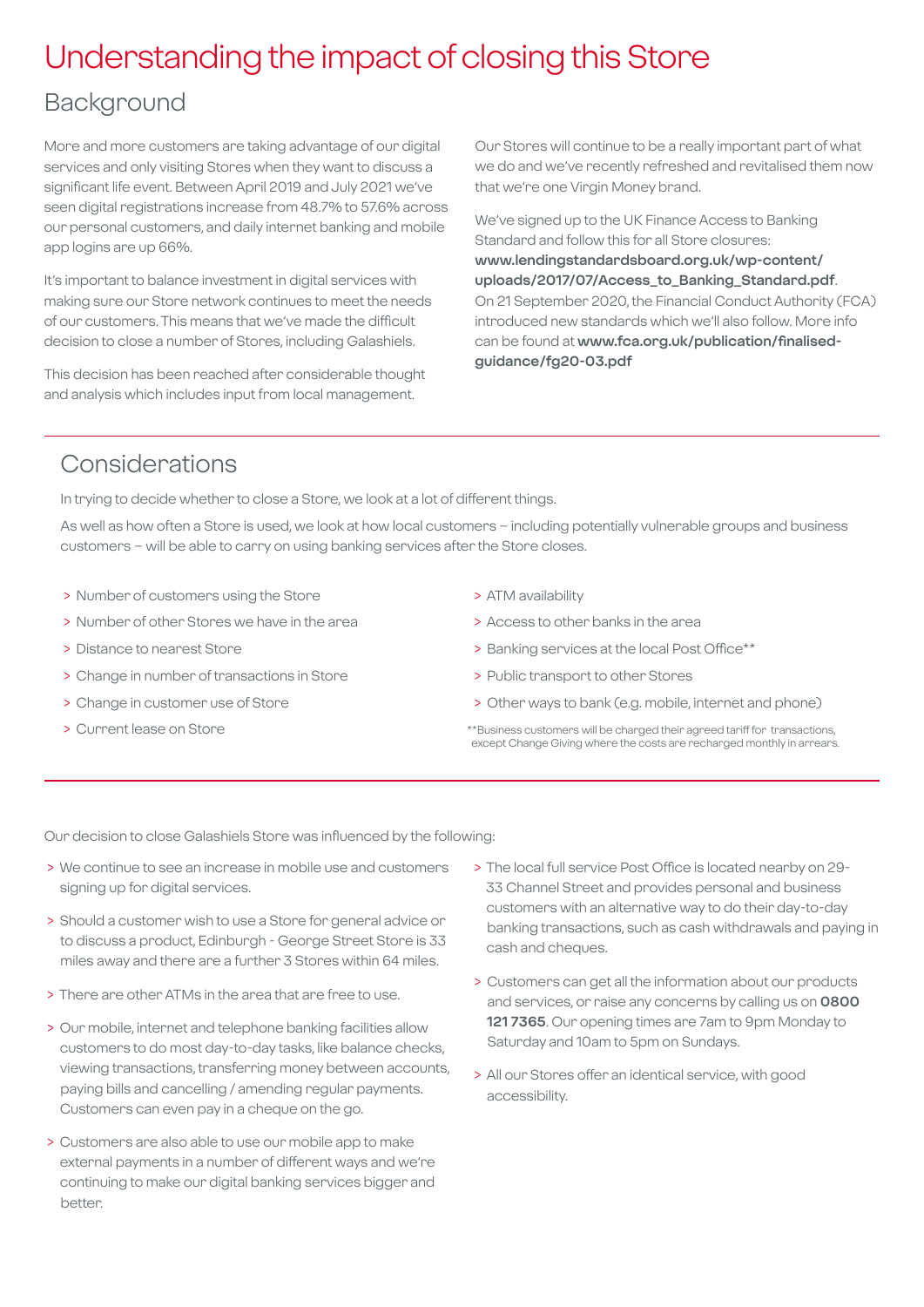# Understanding the impact of closing this Store

## What influenced our decision?

We've looked at how all customers, particularly those potentially vulnerable groups and businesses, can continue to access banking services after the Store closes. Below is some important info about how our customers are using the Store:

# 31%

#### **Transactions down year on year**

- > **3,000** customers transacting in Store compared to a Bank average of 6,000
- > **72%** of customers visited the Store 3 times or less in the last 12 months (with more than half of these also using alternative channels with 53% digitally active)
- > Of our customers aged 70 and above, 68% visited the Store on 3 days or less during the last 12 months.
- > Potentially vulnerable customers (within one or more of the following; over 70 years old, receive benefits, have a basic Personal Current Account, are Store users only or are in arrears) 70% of those customers visited the Store on 3 days or less during the last 12 months.
- > Micro Enterprises & Charities Customer Insight 57% of micro enterprises visited the Store on 3 days or less during the last 12 months, with 47% of transactions involving cash. 72% of charities visited the Store on 3 days or less during the last 12 months, with 23% involving cash.

Our Store colleagues will actively engage with customers, including those potentially vulnerable, to discuss their options and support how they'd like to bank, along with engaging with local groups in the community.

Details of the activities, additional support requirements, feedback received and remedial action needed will be included in the Store Review document, which will be available on our website and in Stores this December.

# Local information

Galashiels is a town in the Scottish Borders and is situated around 35 miles south east of Edinburgh.

The Store is situated in the centre of Galashiels, with other banks nearby including Royal Bank of Scotland, Nationwide Building Society, Santander and TSB.

Edinburgh Store, which is 33 miles away, is a flagship Store offering extended opening hours and additional facilities.

#### **Transport Links**

Trains between Galashiels and Edinburgh Waverley run at least one service every hour, with a journey time from 50 minutes.

Buses run every 30 minutes, with scheduled journey times from 1 hour and 19 minutes.

Road links between Galashiels and Edinburgh are serviced by the A7 with average journey times of around an hour.

#### **Mobile Phone Signal availability**

Galashiels is well serviced by all national mobile phone networks with 4G services available from all national operators. (source Ofcom)

#### **ISP & available speeds**

Galashiels is well serviced by all national providers with standard and superfast broadband availability. (source Ofcom)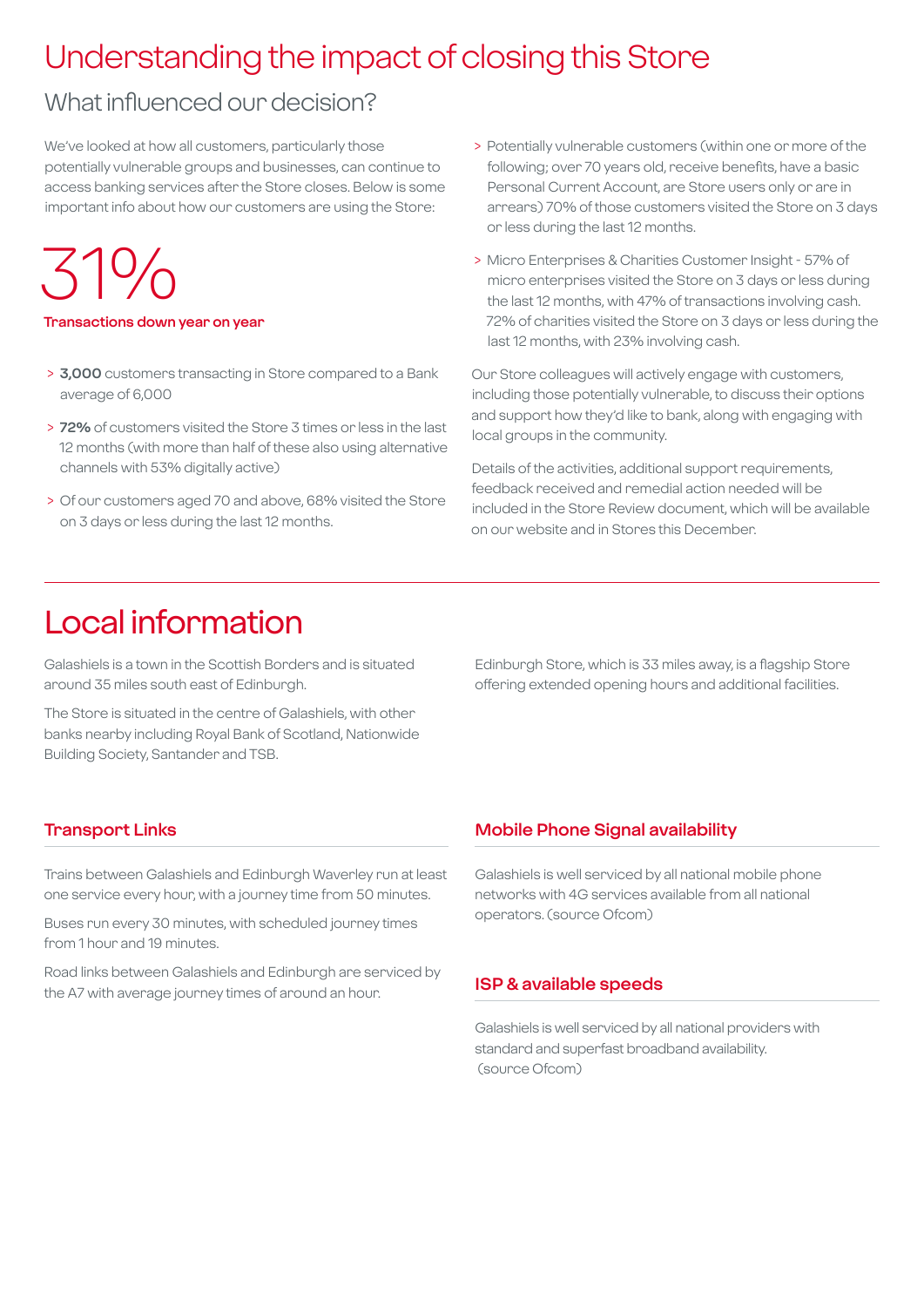# Distances to local services from the closing Store

#### **Distance to our nearest Stores** virginmoney.com/store-finder



#### **Edinburgh - George Street**

83 George Street, Edinburgh, EH2 3ES Monday - Friday 9am-5pm (Tuesday 9:30am-5pm) and Saturday 9am-4pm\*



#### **Livingston**

Cairngorm House, Almondvale Boulevard, Livingston, EH54 6QL Monday - Friday 9:15am-4:30pm and Saturday 9:15am-4pm\*



#### **Dunfermline**

64 High Street, Dunfermline, KY12 7DF

Monday - Friday 9:15am-4:30pm and Saturday 9:15am-4pm\*



#### **Glenrothes**

Kingdom Shopping Centre, 5 Falkland Gate, Glenrothes, KY7 5NS

Monday - Friday 9:15am-4:30pm and Saturday 9:15am-4pm\*

#### **Distance to Post Office**

www.postoffice.co.uk/branch-finder



# 459 ft

**Galashiels** 29-33 Channel Street, Galashiels, TD1 1BJ Monday - Saturday 9am-5:30pm There is a full service Post Office available on Channel Street in Galashiels.

#### **Competitor sites in current location?**

#### **Nearest Link ATM**

link.co.uk/atm-locator





### 0.04 miles **Bank of Scotland**

3 Channel Street, Galashiels, TD1 1BE

## Other places you can bank locally







Nearest Post Office

You can get a copy of this impact assessment on our website, in Store or by calling us.

- > 9 High Street, Galashiels, TD1 1RY
- > 0800 121 7365
- > virginmoney.com/store-closures